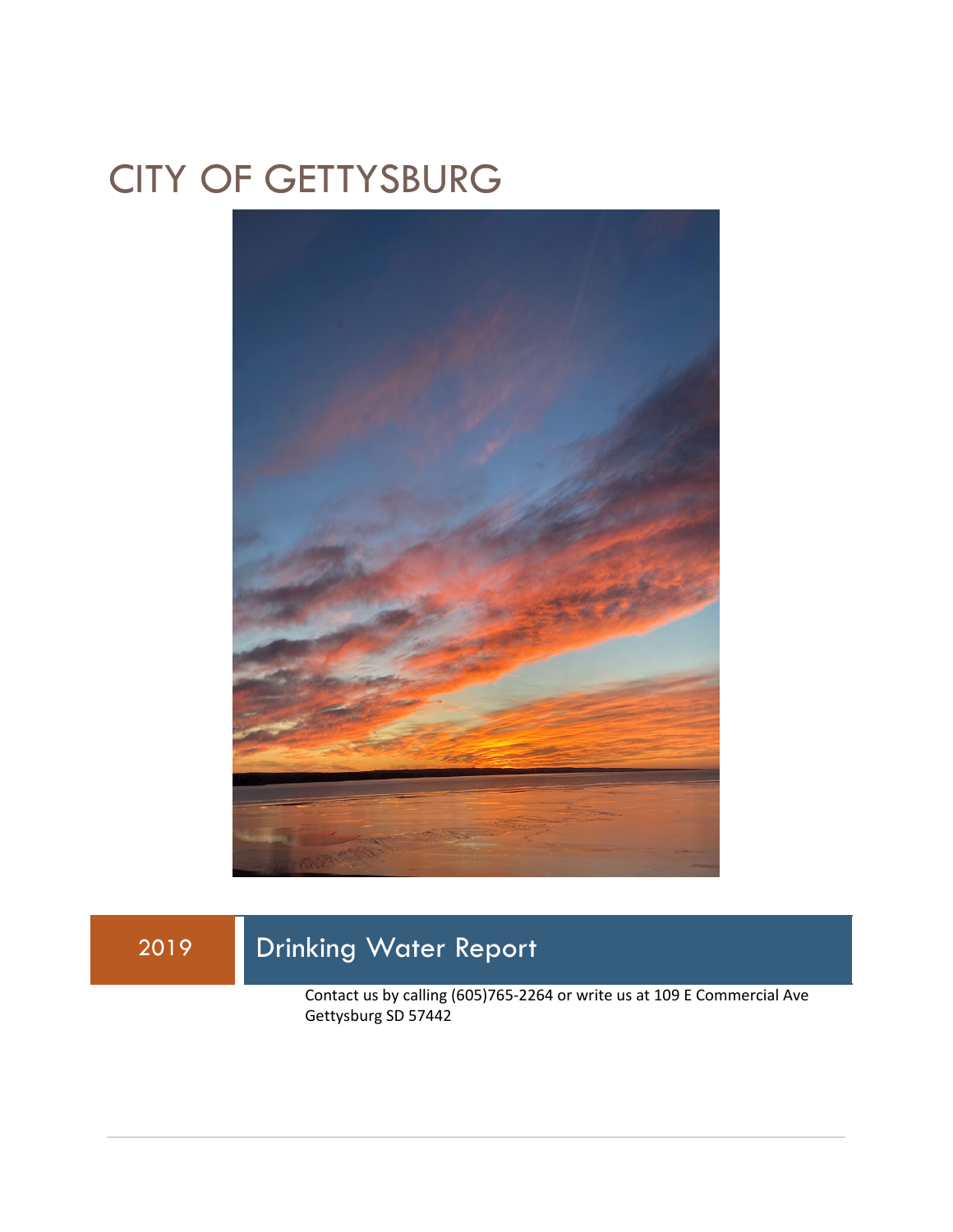# City of Gettysburg

#### **DRINKING WATER REPORT**

## WATER QUALITY

Last year, the City of Gettysburg monitored your drinking water for possible contaminants. This report is a snapshot of the quality of the water that we provided last year. Included are details about where your water comes from, what it contains, and how it compares to Environmental Protection Agency (EPA) and state standards. We are committed to providing you with information because informed customers are our best allies.

### **Water Source**

We serve more than 1,162 customers an average of 112,000 gallons of water per day. Our water is surface water that we purchase from another water system. The state has performed an assessment of our source water and they have determined that the relative susceptibility rating for the Gettysburg public water supply system is low.

**For more information about your water and information on opportunities to participate in public meetings, call (605)765-2264 and ask for Sheila Schatz.** 

## **Additional Information**

The sources of drinking water (both tap water and bottled water) include rivers, lakes, streams, ponds, reservoirs, springs, and wells. As water travels over the surface of the land or through the ground, it dissolves naturally-occurring minerals, and can pick up substances resulting from the presence of animals or from human activity.

Contaminants that may be present in source water include:

- *Microbial contaminants*, such as viruses and bacteria, which may come from sewage treatment plants, septic systems, agricultural livestock operations, and wildlife.
- *Inorganic contaminants*, such as salts and metals, which can be naturally-occurring or result from urban stormwater runoff, industrial or domestic wastewater discharges, oil and gas production, mining, or farming.
- *Pesticides and herbicides,* which may come from a variety of sources such as agriculture, urban stormwater runoff, and residential uses.
- *Organic chemical contaminants*, including synthetic and volatile organic chemicals, which are byproducts of industrial processes and petroleum production, and can also come from gas stations, urban stormwater runoff, and septic systems.
- *Radioactive contaminants*, which can be naturally-occurring or be the result of oil and gas production and mining activities.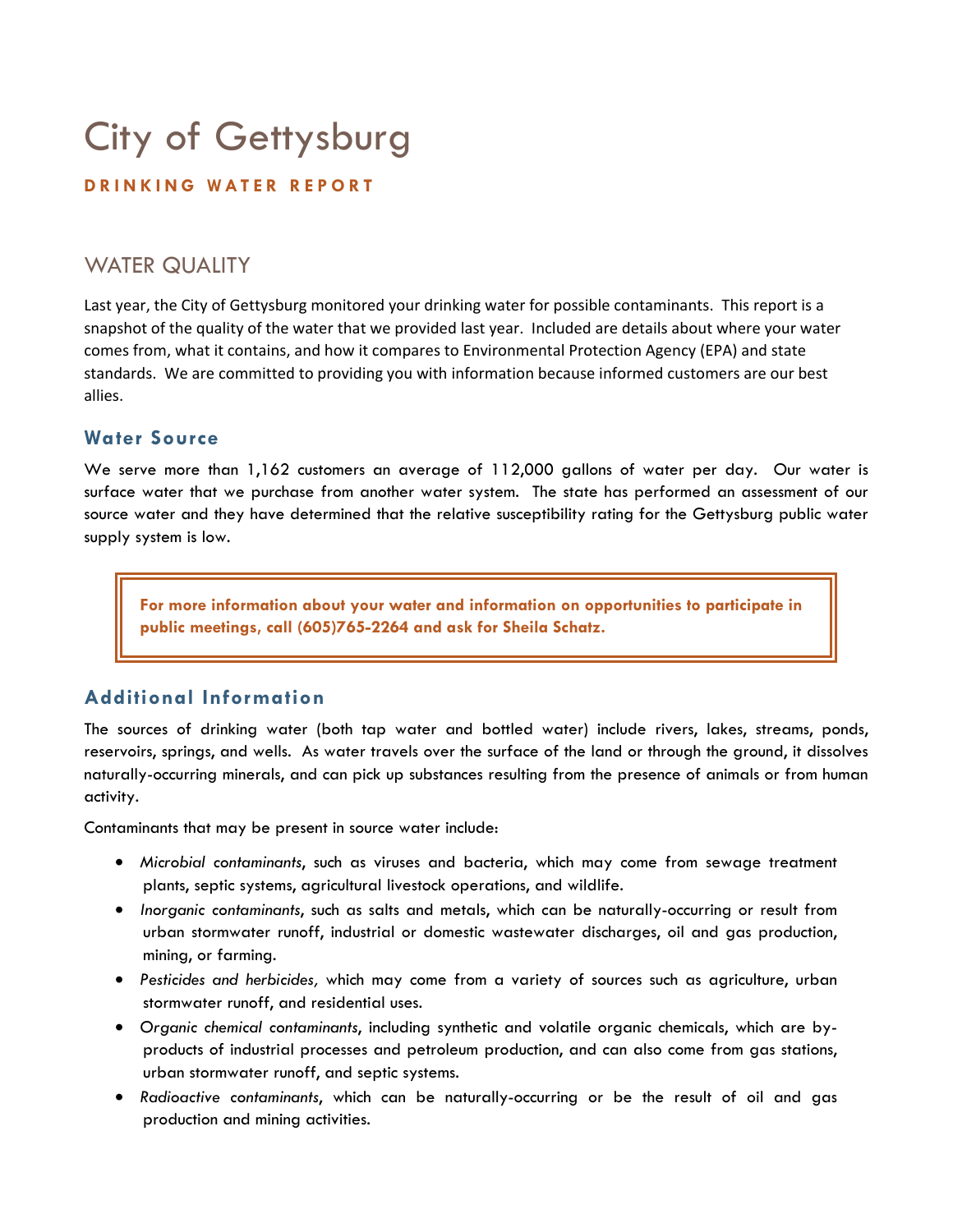In order to ensure that tap water is safe to drink, EPA prescribes regulations which limit the amount of certain contaminants in water provided by public water systems. FDA regulations establish limits for contaminants in bottled water which must provide the same protection for public health.

Drinking water, including bottled water, may reasonably be expected to contain at least small amounts of some contaminants. The presence of contaminants does not necessarily indicate that water poses a health risk. More information about contaminants and potential health effects can be obtained by calling the Environmental Protection Agency's Safe Drinking Water Hotline (800-426-4791).

Some people may be more vulnerable to contaminants in drinking water than the general population. Immunocompromised persons such as persons with cancer undergoing chemotherapy, persons who have undergone organ transplants, people with HIV/AIDS or other immune system disorders, some elderly, and infants can be particularly at risk from infections. These people should seek advice about drinking water from their health care providers. EPA/CDC guidelines on appropriate means to lessen the risk of infection by *Cryptosporidium* and other microbial contaminants can be obtained by calling the Environment Protection Agency's Safe Drinking Water Hotline (800-426-4791).

If present, elevated levels of lead can cause serious health problems, especially for pregnant women and young children. Lead in drinking water is primarily from materials and components associated with service lines and home plumbing. The City of Gettysburg public water supply system is responsible for providing high quality drinking water, but cannot control the variety of materials used in plumbing components. When your water has been sitting for several hours, you can minimize the potential for lead exposure by flushing your tap for 30 seconds to 2 minutes before using water for drinking or cooking. If you are concerned about lead in your water, you may wish to have your water tested. Information on lead in drinking water, testing methods, and steps you can take to minimize exposure is available from the Safe Drinking Water Hotline or at *http://www.epa.gov/safewater/lead*.

### **Detected Contaminants**

The attached table lists all the drinking water contaminants that we detected during the 2019 calendar year. The presence of these contaminants in the water does not necessarily indicate that the water poses a health risk. Unless otherwise noted, the data presented in this table is from testing done January 1 – December 31, 2019 The state requires us to monitor for certain contaminants less than once per year because the concentrations of these contaminants are not expected to vary significantly from year to year. Some of the data, though representative of the water quality, is more than one year old.